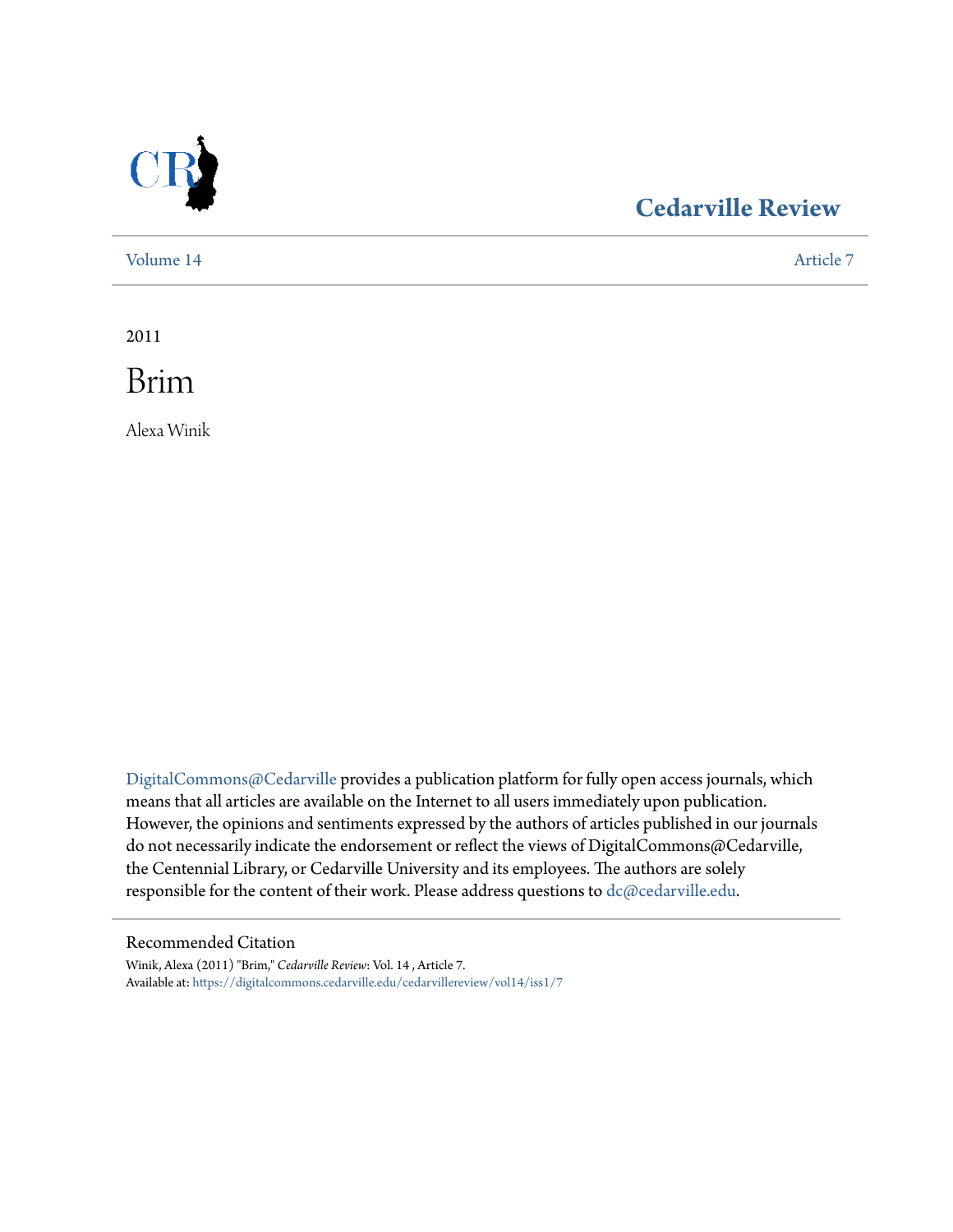## Brim

Browse the contents of [this issue](https://digitalcommons.cedarville.edu/cedarvillereview/vol14/iss1) of *Cedarville Review*.

#### **Keywords**

Poetry

#### **Creative Commons License**  $\bigcirc$  000

This work is licensed under a [Creative Commons Attribution-Noncommercial-No Derivative Works 4.0](http://creativecommons.org/licenses/by-nc-nd/4.0/) [License.](http://creativecommons.org/licenses/by-nc-nd/4.0/)

Follow this and additional works at: [https://digitalcommons.cedarville.edu/cedarvillereview](https://digitalcommons.cedarville.edu/cedarvillereview?utm_source=digitalcommons.cedarville.edu%2Fcedarvillereview%2Fvol14%2Fiss1%2F7&utm_medium=PDF&utm_campaign=PDFCoverPages)



This poetry is available in Cedarville Review: [https://digitalcommons.cedarville.edu/cedarvillereview/vol14/iss1/7](https://digitalcommons.cedarville.edu/cedarvillereview/vol14/iss1/7?utm_source=digitalcommons.cedarville.edu%2Fcedarvillereview%2Fvol14%2Fiss1%2F7&utm_medium=PDF&utm_campaign=PDFCoverPages)